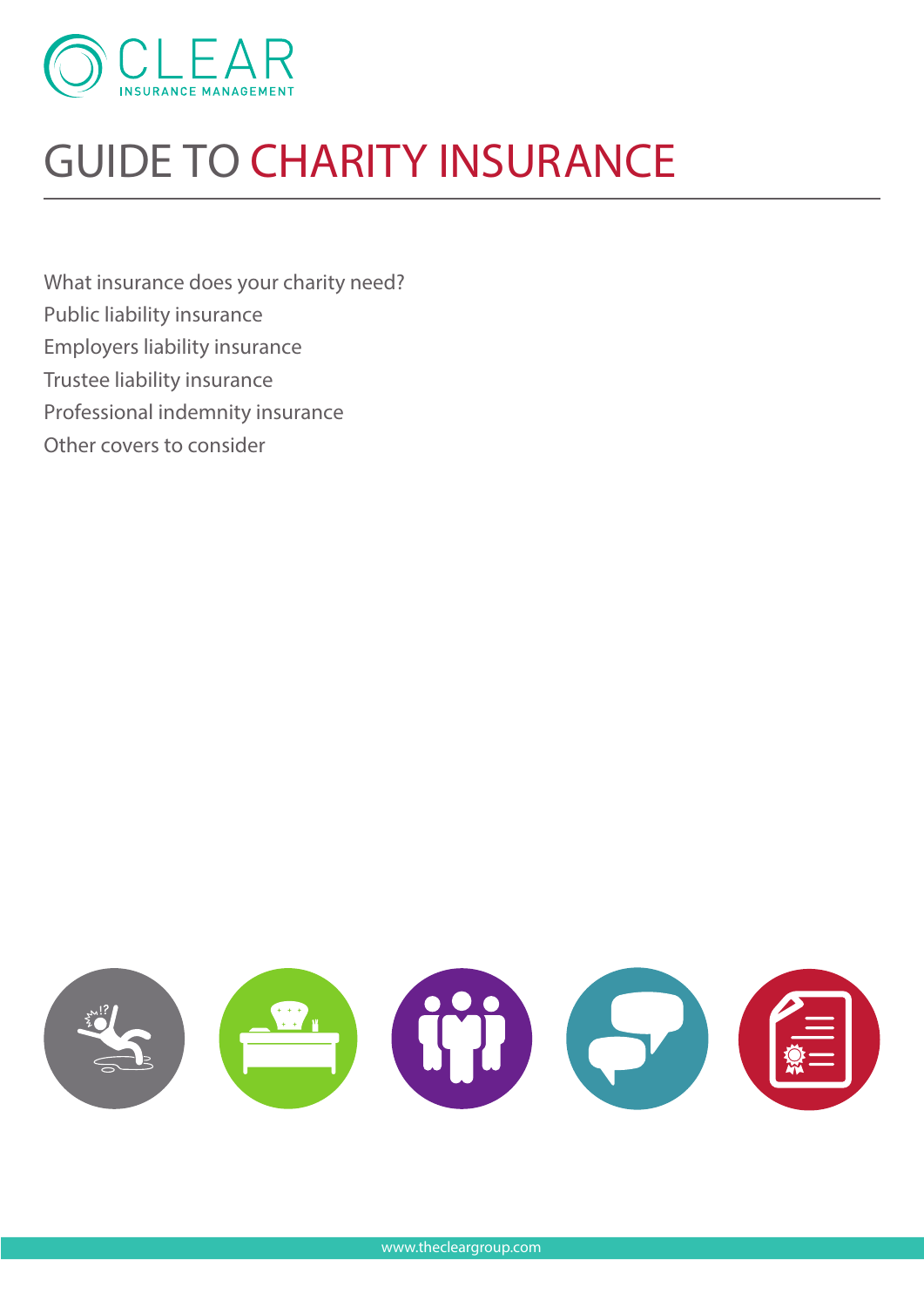

## **WHAT INSURANCE DOES YOUR CHARITY NEED?**



www.thecleargroup.com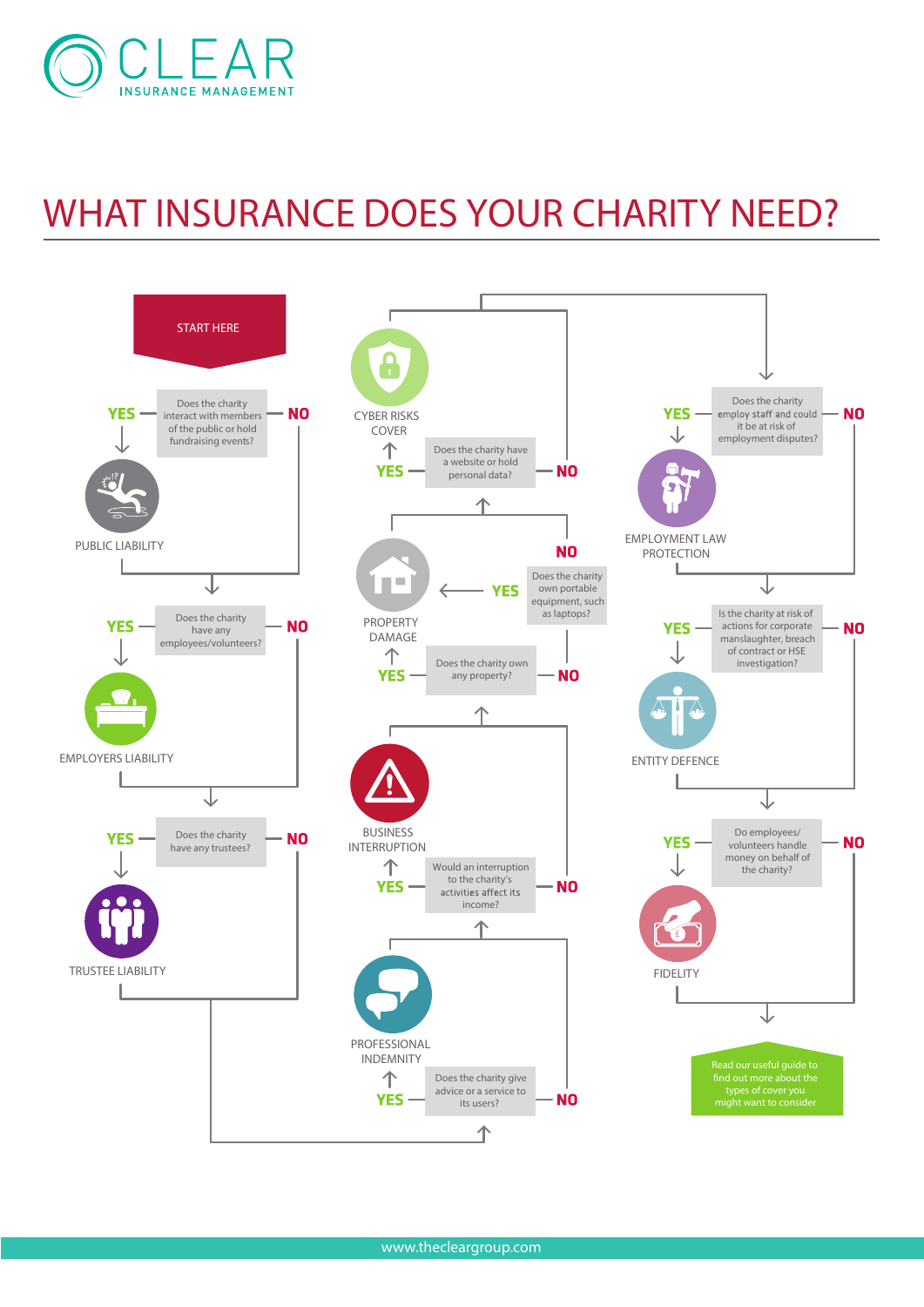



## **PUBLIC LIABILITY INSURANCE**

#### **WHAT IS PUBLIC LIABILITY INSURANCE?**

Public liability covers you for:

- Legal costs and expenses in defence of a claim
- Damages and compensation awarded against you

In the event of: - Alleged injury to a third party

- Third party property damage



#### **WHY IS PUBLIC LIABILITY INSURANCE IMPORTANT FOR CHARITIES?**

In our increasingly litigious society, public liability insurance is an absolute necessity for charitable bodies and social organisations that come into contact with the public. That's because there are a large number of 'wrongful acts' that can lead to a claim being made against you, ranging from a visitor to your premises tripping on a rug to damage you cause to third party property.

Naturally, these may sound like trivial acts; but the truth is that even mild bruising caused by slips, trips and falls can lead to a soft tissue injury compensation claim. Depending on the severity, this could cost around £2,000 plus legal fees that can typically add another £5,000 to your costs; unless of course you have the right public liability insurance in place.

Any charity putting on a fundraising event should ensure that they have two essential covers: public liability insurance and employer's liability insurance. The former will cover you for any allegations of accident or illness to members of a third party; employer's liability insurance will do the same, but for employees and volunteers. These covers protect you against anything from a bruise to a more severe injury.

#### **WHAT CAN GO WRONG?**

Public liability insurance would protect your organisation in the following scenarios:



**Third party damage**

The charity erected a marquee and as a temporary measure pegged the marquee down with only one peg. A gust of wind lifted the marquee and blew it onto two vehicles which sustained scratches to their roofs. The charity was held responsible as they had not secured the marquee adequately.



**Injury to third party**

A child broke an ankle during a charity treasure hunt in the gardens of the charity premises. The child's foot had gone down a pothole in the ground which the client had not identified when inspecting the course prior to the event.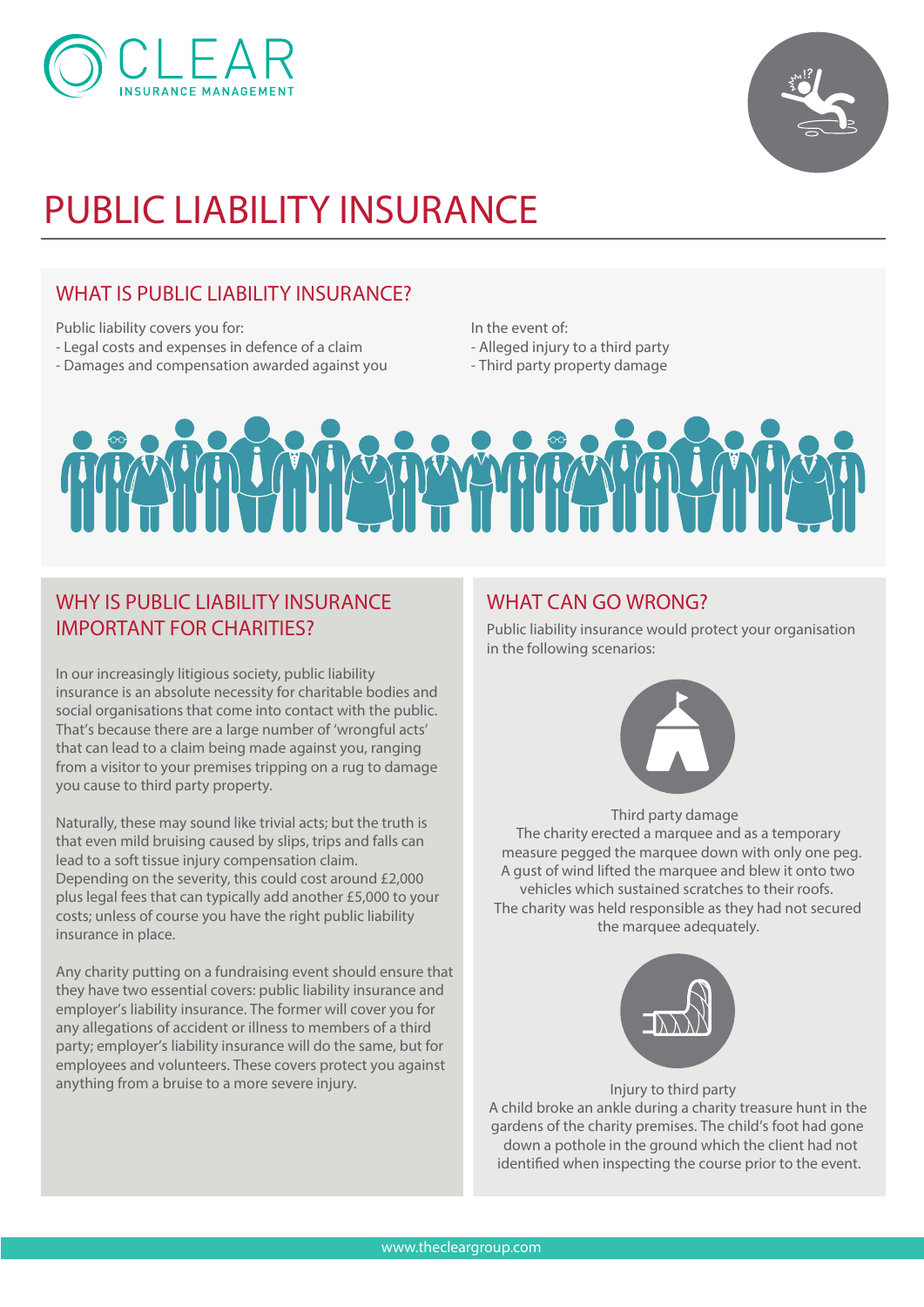



## **EMPLOYERS LIABILITY INSURANCE**

### **WHAT IS EMPLOYERS LIABILITY INSURANCE?**

Employers liability covers you for:

- Legal costs and expenses in defence of a claim
- Damages and compensation awarded against you

In the event of:

- Alleged injury to an employee or volunteer

It is a legal requirement to have a minimum of £5m cover. Failure to obtain appropriate cover can result in a fine of £2,500 for every day you are not insured.

**!**



#### **WHY IS EMPLOYERS LIABILITY INSURANCE IMPORTANT FOR CHARITIES?**

Employers liability claims are extremely commonplace, in no small part due to the litigious society in which we live today. If employers liability cover did not exist, your organisation would have no option other than to fund the full cost of claims itself. This could include payments for damages and legal costs and the costs of obtaining your own legal representation.

Claims are wide-ranging. They can and do arise from ex and current employees and volunteers.

They can be brought due to a wide range of physical and psychological injuries sustained during the course of employment.

Such claims should never be taken lightly or disregarded. Even a minor injury can cost several thousand pounds to deal with, while a more serious injury or illness can easily lead to claims in the tens or hundreds of thousands of pounds.

#### **WHAT CAN GO WRONG?**

Employers liability insurance would protect your organisation in the following scenarios:



**Volunteer back injury**

A volunteer brought a claim against the charity alleging unsafe working practices as a result of receiving an electric shock and subsequent injuries whilst untangling Christmas lights in preparation for a Christmas fundraising event.



**Employee slipped on driveway** An employee was walking on the drive at the front of the insured's property and slipped landing on her hand and knee. The employee's lawyers alleged that the driveway was covered in moss and very slippery as a result.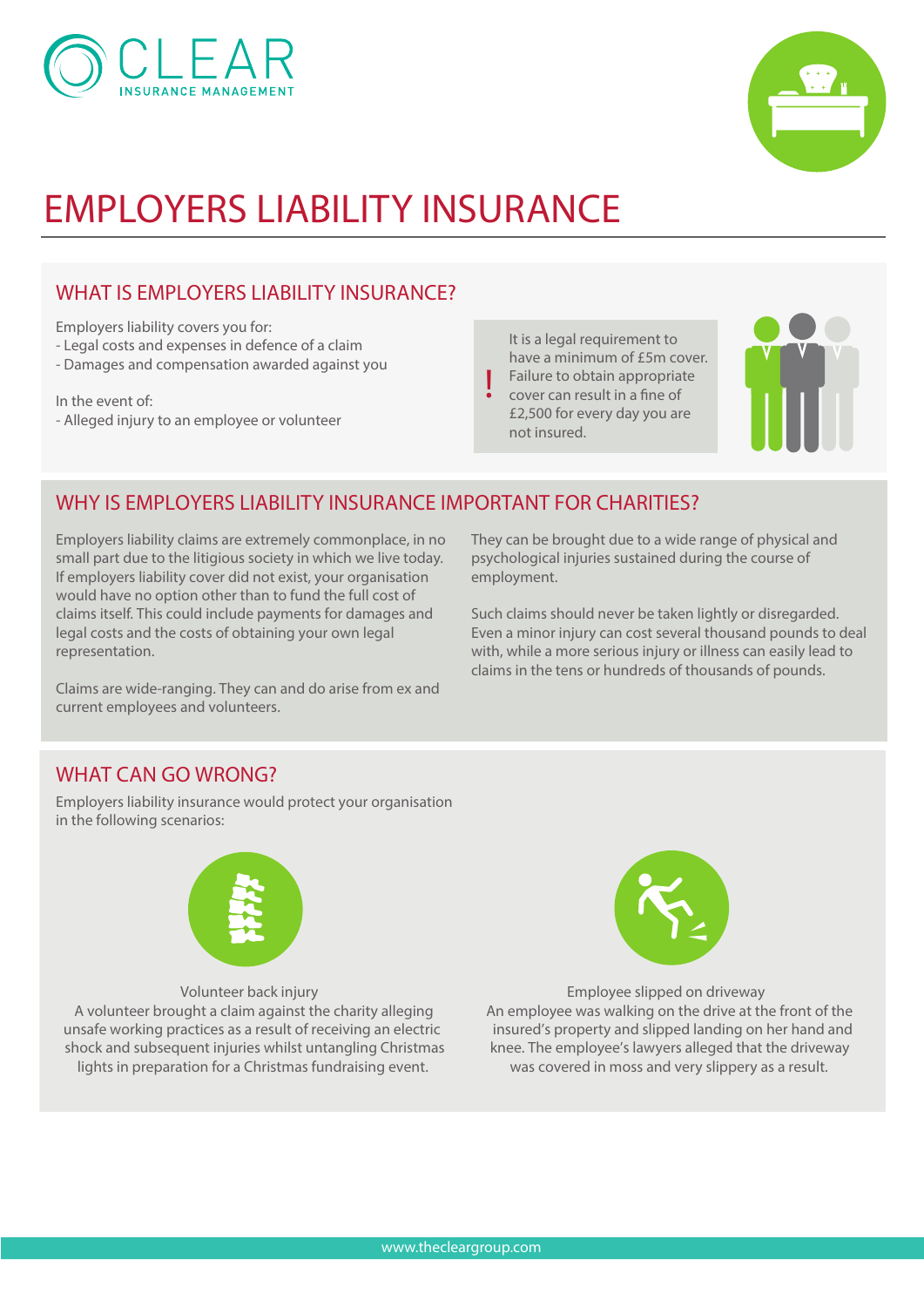



### **TRUSTEE LIABILITY INSURANCE**

#### **WHAT IS TRUSTEE LIABILITY INSURANCE?**

Trustee liability covers you for:

- Legal costs and expenses in defence of a claim
- Damages and compensation awarded against you

#### **WHY IS TRUSTEE LIABILITY INSURANCE IMPORTANT FOR CHARITIES?**

Reputable and committed trustees are vitally important to charities. However, it is important to recognise that trustees of even very small charities bear considerable responsibility both for their actions and the actions of the organisation they represent.

Making an incorrect decision on a seemingly minor issue can put them at risk of compensation claims, legal action or official investigations being directed towards them personally.

These claims can be financially crippling to defend, which is why trustee indemnity insurance is so important. The most important thing to remember is that without trustee indemnity insurance in place, the trustee themselves may have to pay the costs to defend the claim out of their own personal wealth – which could be financially devastating.



In the event of:

- A claim against a governer, director, council member, officer or trustee of an organisation.

#### **WHAT CAN GO WRONG?**

Trustee liability insurance would protect your organisation in the following scenarios:



**Alleged defamation** Following publication of an article, the charity trustees were sued for defamation by another charity with similar objectives. The claimant stated that certain statements made in the article were untrue and gave a false representation of the charity.



**Claim for alleged trespass**  A neighbouring landowner to the charity claimed that recent construction carried out by the charity infringed on their property. The charity claimed their documents showed that the previous owner passed the land over to them, whereas the claimant argued that the land never legally belonged to the previous owner. Trustees were responsible for damages and for restoring the land to its former condition.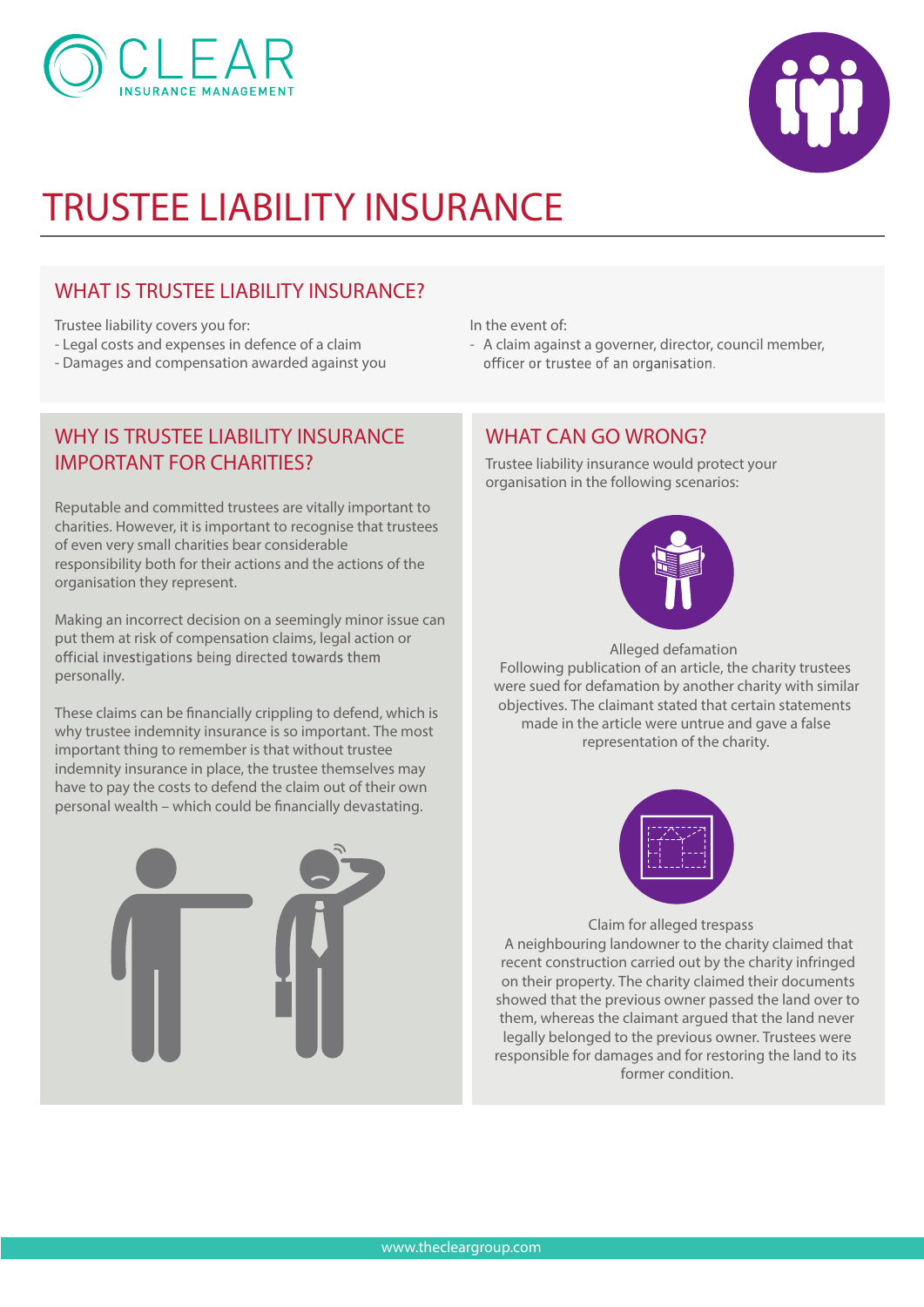



### **PROFESSIONAL INDEMNITY INSURANCE**

#### **WHAT IS PROFESSIONAL INDEMNITY INSURANCE?**

Professional indemnity covers you for:

- Legal costs and expenses in defence of a claim
- Damages and compensation awarded against you

In the event of:

- An allegation of providing incorrect advice or negligent services



#### **WHY IS PROFESSIONAL INDEMNITY INSURANCE IMPORTANT FOR CHARITIES?**

Regardless of how many years experience your organisation may have, there is always the possibility you (or one of your team) could make a mistake.

Professional indemnity insurance covers against a wide range of scenarios, including:

- Professional negligence (i.e. providing incorrect advice)
- Loss of documents or data
- Unintentional breach of copyright and/or confidentiality
- Defamation and libel
- Loss of goods or money (your own or for which you are responsible)

No matter how large or small your organisation is, without PI cover your financial position could be left vulnerable if a claim is brought against you. Although most organisations strive to provide the best service possible, people do make mistakes; knowing that adequate insurance is in place will give you peace of mind that you are prepared.

#### **WHAT CAN GO WRONG?**

Professional indemnity insurance would protect your organisation in the following scenarios:



**Breach of professional duty** A care charity employed an agency worker to fill a gap in their staff without checking that the agency had provided appropriate training. The agency worker negligently injured a service user leading to a claim against the charity for breach of professional duty.



**Negligent completion of benefit form** When a housing benefit application was refused on the grounds of an incorrectly completed form, a claim ensued against a community centre employee who had helped the service user to complete the application.

www.thecleargroup.com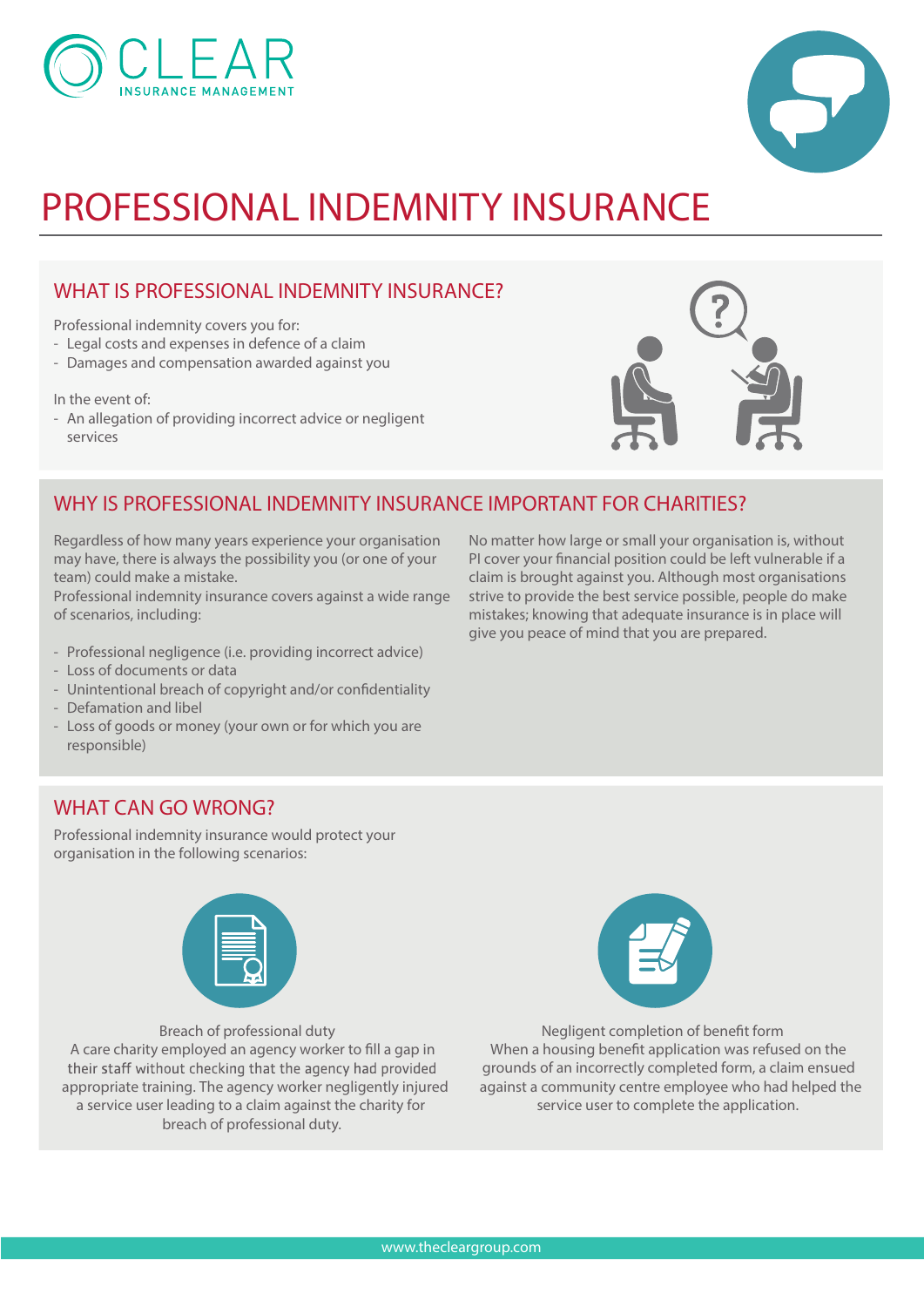

## **Cyber risks cover for care & charity organisations**

With the increasing number of cyber and data breaches across the UK, it's important to make sure your organisation is covered with adequate insurance should your data be compromised.

#### **WHAT ARE THE RISKS?** Employers liability insurance If sensitive or personal data belonging to your Other covers to consider **OPERATIONAL REPUTATIONAL FINANCIAL** A breach or cyber attack in your computer system could have a knock on effect and cause interruption to your daily activity, or a more serious impact on your ability to perform your core services. staff donors or service users is breached it can cause damage to your reputation. There are a number of costs attached to a cyber or data breach including regulatory fines, legal costs and IT security costs, all of which can have an impact on your finances. **Loss or theft of data** The simplest and most common ways which data can go missing is through the loss or theft of electronic or physical data such as a stolen laptop or lost paperwork. Cyber crime is becoming increasingly common with fraudsters stealing personal data and threatening to release the data unless you pay a ransom. cyber and data risks. **WHAT DOES A CYBER POLICY COVER? WHAT CAN GO WRONG? Care home fined for data breach** A member of staff took an unecrypted laptop home containing sensitive personal details relating to sta and residents. The laptop was stolen in a burglary and as a result the care home was fined £15,000 by the ICO.



Network interruption



IT forensics Regulatory issues

#### **Vulnerable software** Outdated software can leave your

computer systems vulnerable to hackers.

**Computer hackers**

### **Human error**

Another common cause of data loss is through human error when data is emailed, posted or faxed to the wrong recipient.



#### **WHY CONSIDER CYBER AND DATA RISKS INSURANCE?**

Almost all organisations have personal data and a reliance on IT, however few have the in-house capabilities for managing emerging



If the worst happens a specialist cyber policy acts as a first response and protects your organisation from the moment a data breach occurs. It covers your own losses as well as legal; IT security and regulatory costs that may occur to contain a data breach.

#### **Charity website data theft**

A pregnancy advice charity were fined £200,000 by the ICO after a hacker obtained and threatened to publish the names of 10,000 people who had contacted the website for advice on pregnancy issues.



Legal and technical guidance

### **WHAT ARE THE THREATS?**